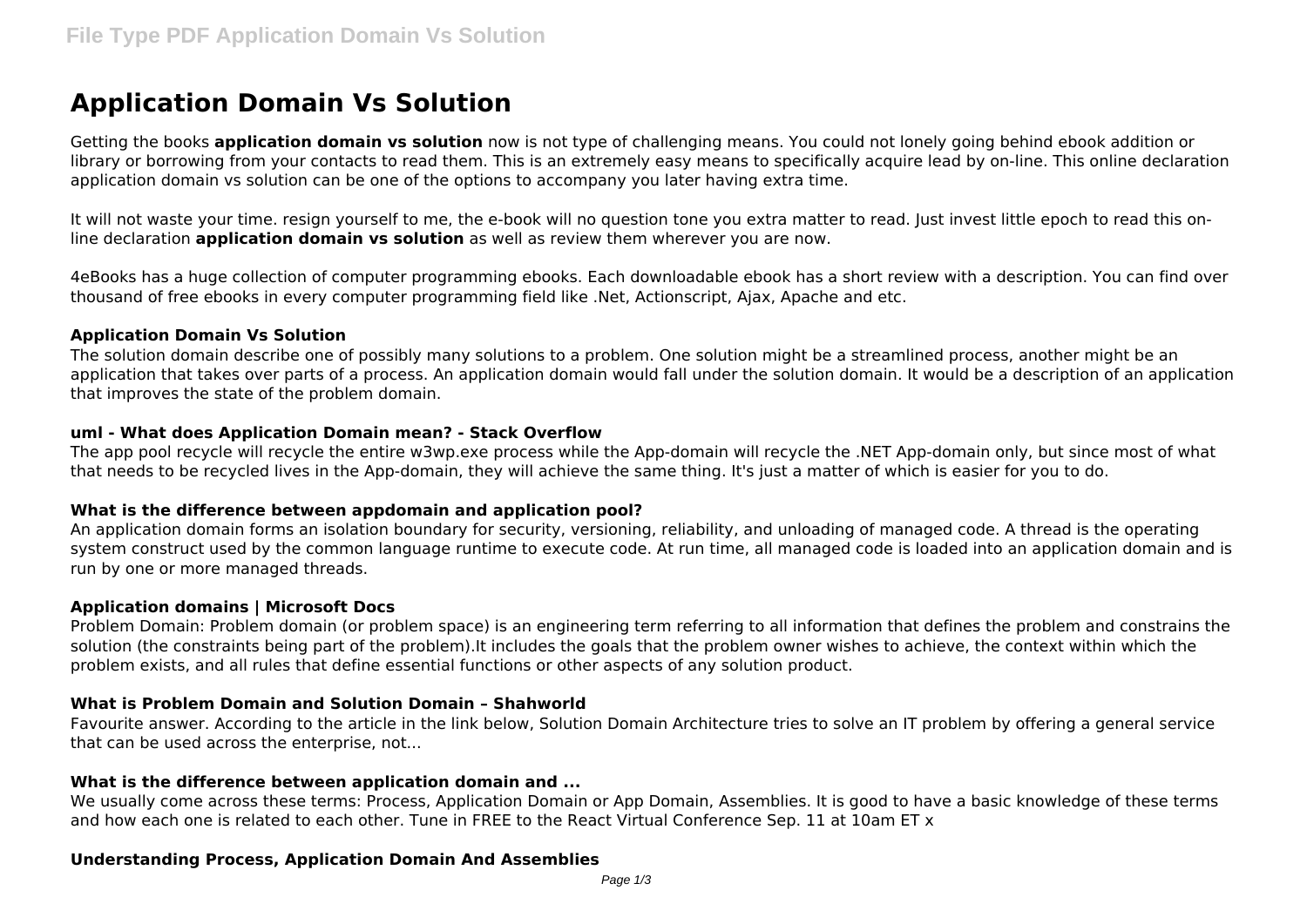An application domain is a mechanism (similar to a process in an operating system) used within the Common Language Infrastructure (CLI) to isolate executed software applications from one another so that they do not affect each other. Each application domain has its own virtual address space which scopes the resources for the application domain using that address space

# **Application domain - Wikipedia**

By the way, this Problem vs Solution dichotomy is exactly the difference between the terms Subdomain and Bounded Context. While Subdomain is the problem, the distinct area of your domain which can be easily isolated from other areas (subdomains), Bounded Context is the solution to that problem: the code and other artifacts you create in order ...

# **What is domain logic? · Enterprise Craftsmanship**

Application control is a crucial line of defense for protecting enterprises given today's threat landscape, and it has an inherent advantage over traditional antivirus solutions. Specifically, application control moves away from an application trust model where all applications are assumed trustworthy to one where applications must earn trust ...

# **Application Control for Windows - Windows security ...**

An application domain is the segment of reality for which a software system is developed. It is the background or starting point for the actual-state analysis and the creation of a domain model. An application domain can be an organization, a department within an organization, or a single workplace.. The concept of an application domain is at least as wide, so that the domain concepts and ...

# **Application Domain - an overview | ScienceDirect Topics**

The seventh domain in the SSCP CBK is Systems and Applications Security. This domain accounts for 17% of the SSCP exam. The Systems and Applications Security domain defines five (5) tasks that a certified SSCP should be able to perform: Identify and Analyze Malicious Code and Activity; Implement and Operate Endpoint Device Security

# **Systems and Applications Security - SSCP Domain 7 - IT ...**

Right now, this is all so theoretical; so, I wanted to come up with a small, concrete example of things I am thinking about, as far as the Application vs Domain services go. First, I want to start referring to the "Application service" as the "Workflow service" as I think this helps me understand what it's doing - orchestrating use case execution.

# **Application Services vs. Infrastructure Services vs ...**

Technology architecture domain – describes the software and hardware needed to implement the business, data, and application services. Each of these domains have well-known artifacts, diagrams, and practices.

# **Enterprise Architecture Domains - Establishing Enterprise ...**

Since Stephen Spewak's book called enterprise architecture planning (EAP) in 1993, and perhaps before then, it has been normal to recognise four types of architecture domain.The British Computer Society's "Reference Model for Enterprise and Solution Architecture" also follows this subdivision but additionally mentions the (single) application architecture level just below the applications ...

# **Architecture domain - Wikipedia**

Applications and systems are the technologies closest to the data we are trying to protect. This domain details how applications and systems are